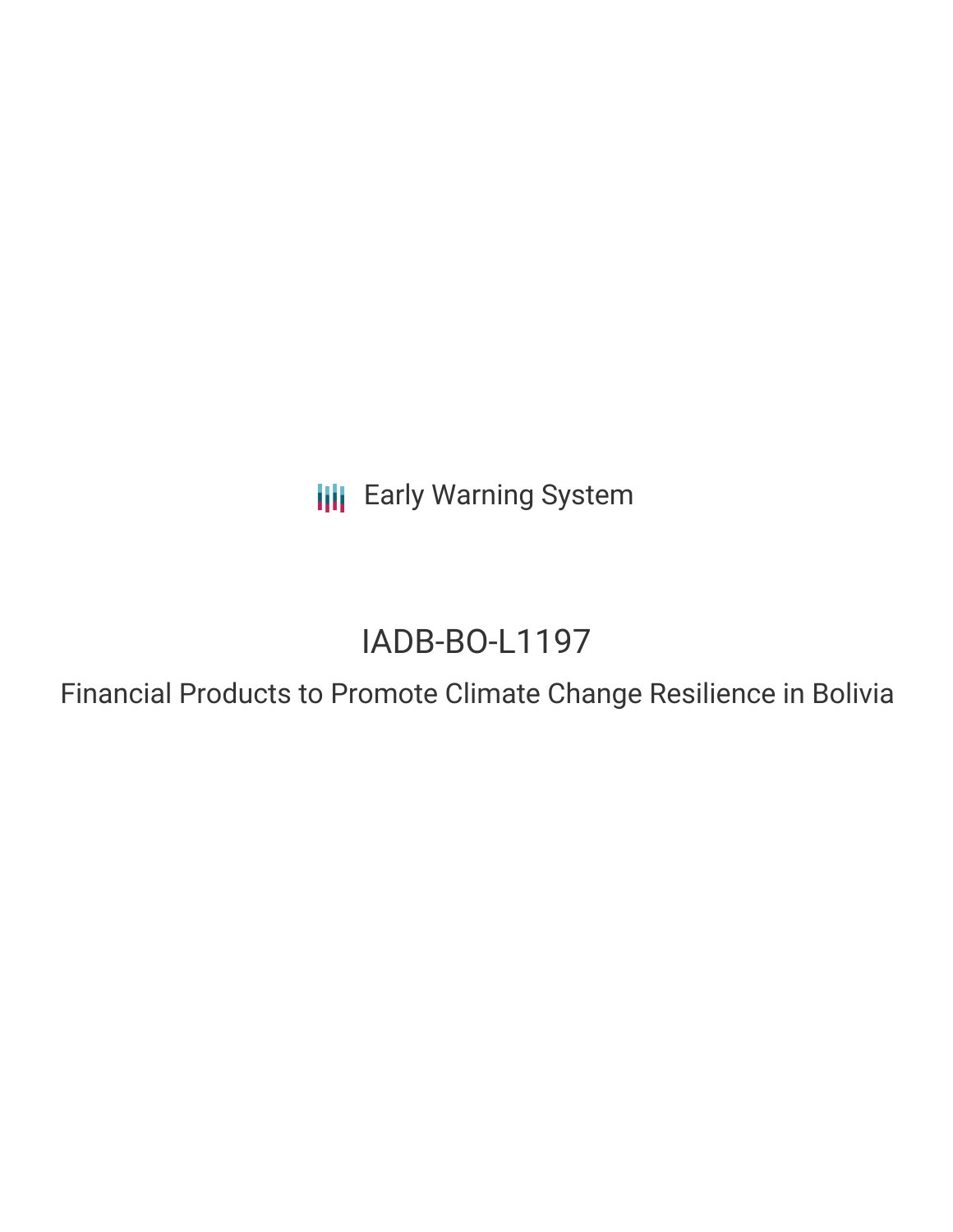

### **Quick Facts**

| <b>Countries</b>               | Bolivia                                           |
|--------------------------------|---------------------------------------------------|
| <b>Financial Institutions</b>  | Inter-American Development Bank (IADB)            |
| <b>Status</b>                  | Approved                                          |
| <b>Bank Risk Rating</b>        | U                                                 |
| <b>Voting Date</b>             | 2017-10-25                                        |
| <b>Borrower</b>                | Government of Bolivia                             |
| <b>Sectors</b>                 | Agriculture and Forestry, Climate and Environment |
| <b>Investment Type(s)</b>      | Loan                                              |
| <b>Investment Amount (USD)</b> | $$1.50$ million                                   |
| <b>Loan Amount (USD)</b>       | $$1.50$ million                                   |
| <b>Project Cost (USD)</b>      | $$3.00$ million                                   |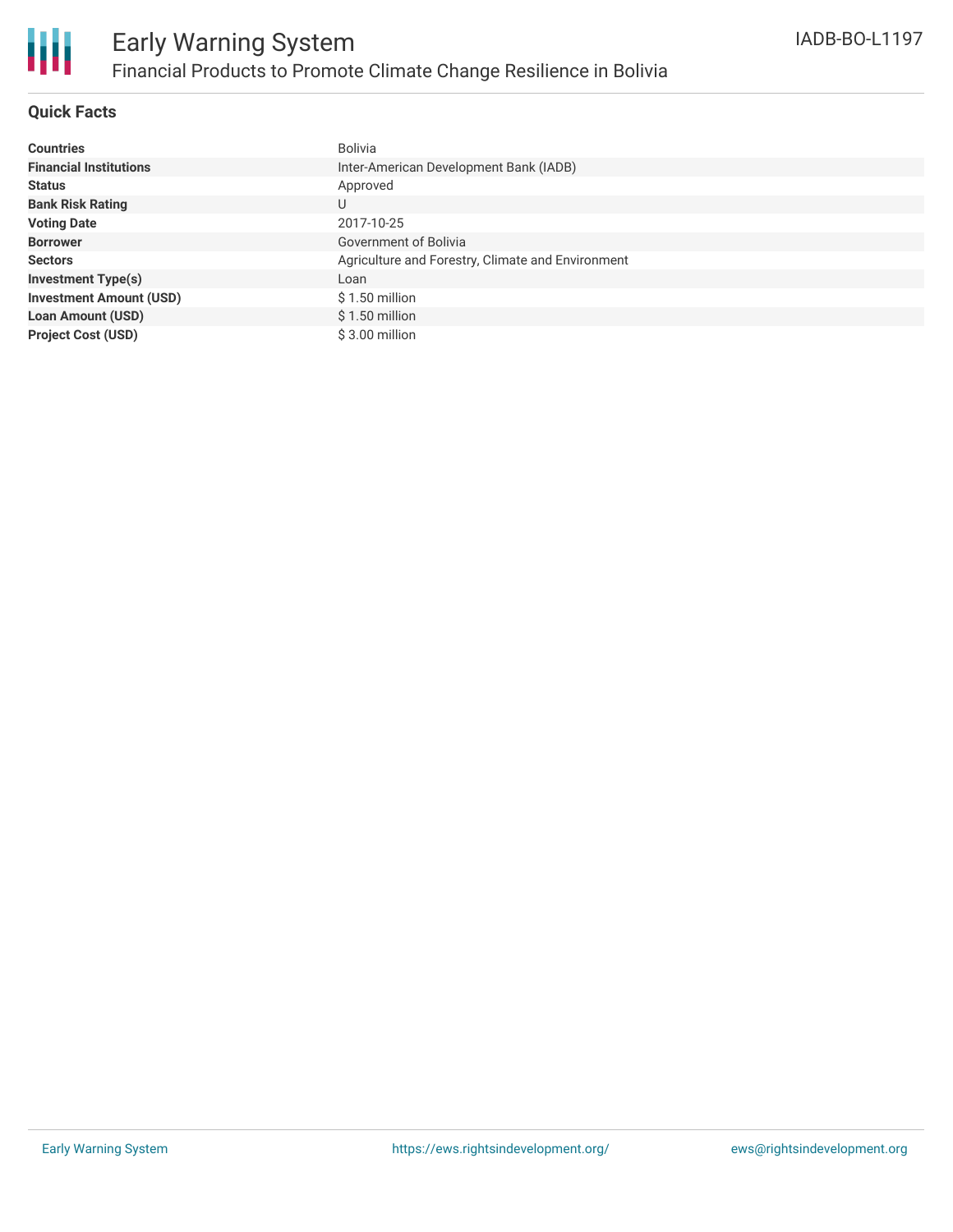

### **Project Description**

The project will channel loan resources to small scale clients whose main activity is agriculture or animal farming, integrating loans with technical assistance related to adaptation to climate change, in all of the intermediary's rural agencies in which their clients' incomes are dependent on agriculture, have highly fragmented land holdings, high levels of vulnerability and limited access to information about climate change and sustainable farming practices.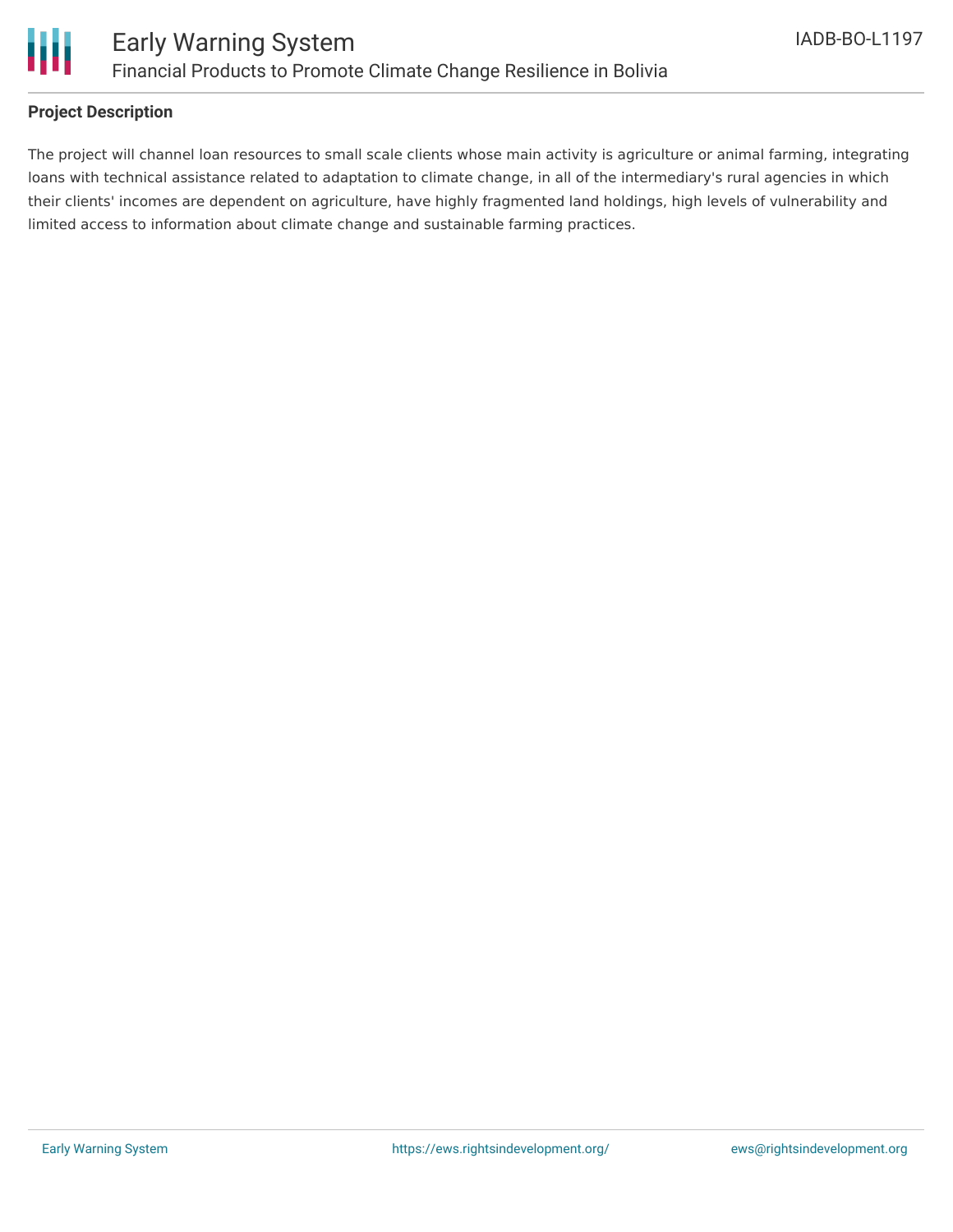

## Early Warning System Financial Products to Promote Climate Change Resilience in Bolivia

### **Investment Description**

• Inter-American Development Bank (IADB)